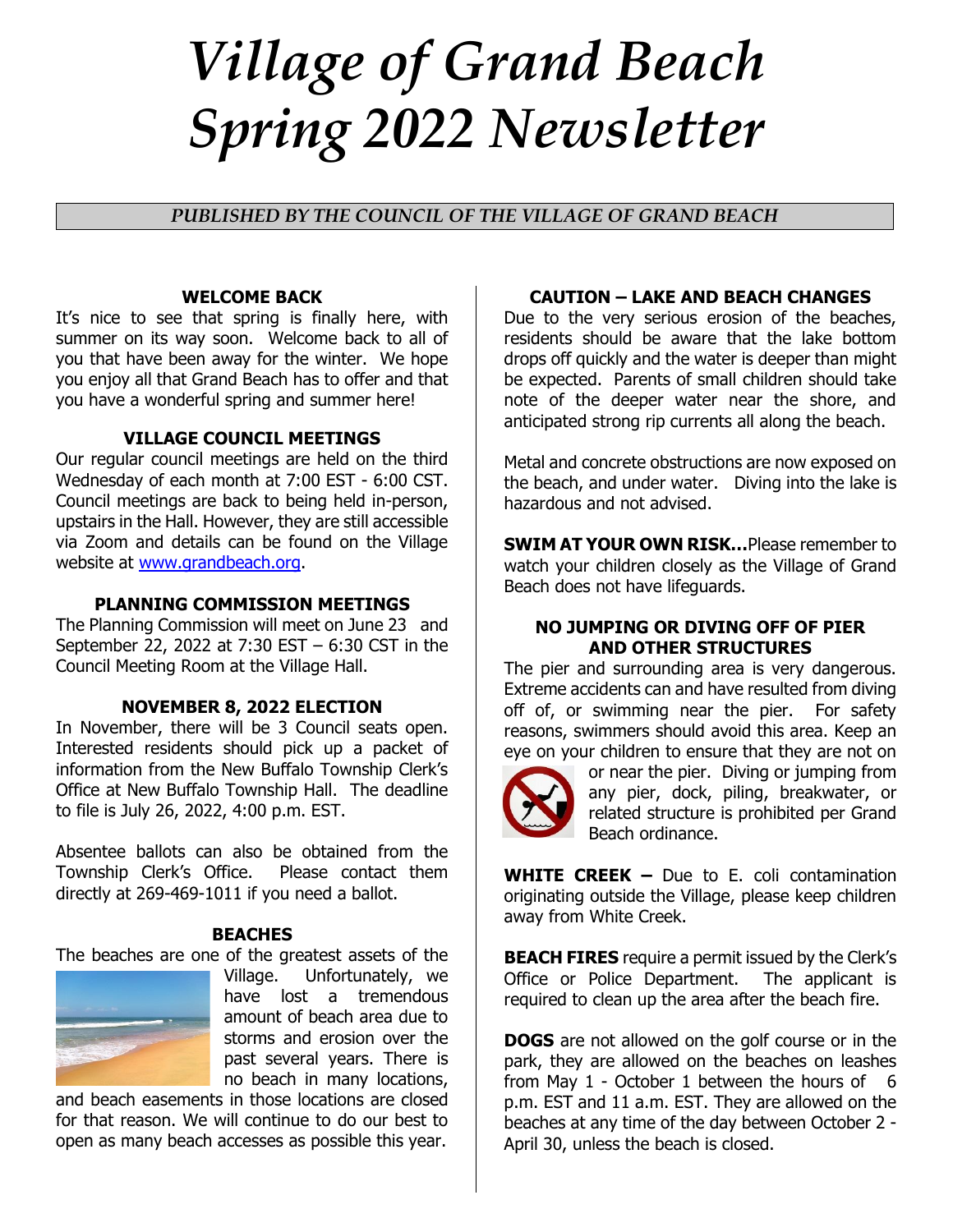

# **RESIDENT GOLF FEES**

# **Adults**

| Weekdays:                                              | 9 holes $$14 - 18$ holes \$24 |       |
|--------------------------------------------------------|-------------------------------|-------|
| Weekends or Holidays: $9$ holes $$16 - 18$ holes $$25$ |                               |       |
| Cards: 11 punches plus one free round                  |                               | \$150 |
| Seniors/weekdays only:                                 |                               | \$11  |
| Senior pass: 10 punches plus one free round            |                               | \$100 |

# **Children (6-13 years old)**

| Daily Fee:   |                                                 | \$6   |
|--------------|-------------------------------------------------|-------|
| Season Pass: |                                                 | \$100 |
|              | Child's Family Pass: up to 3 children 6-13 yrs. | \$130 |

# **Junior (14-21 years old)**

| Daily Fee:                                  | \$11  |
|---------------------------------------------|-------|
| Junior Pass: 10 punches plus one free round | \$90  |
| Junior Season Pass:                         | \$160 |

# **All cards and passes purchased in 2022 will expire on 10/31/22**

## **GRAND BEACH GOLF COURSE FEES INCREASE, BUT STILL THE BEST DEAL GOING IN GOLF**

As we all know, inflation has increased prices for all goods and services. Golf is no exception. The cost of maintaining the golf course has increased, both cost of goods used on the course as well as wage increases for the workers. Over the years, we have worked very hard to keep green fees stable by working with our maintenance company, Serviscape, and combining their cumulative buying power to provide us with reduced costs through their economies of scale.

However, we had to raise green fee prices this year. Although we raised resident 9 hole \$2 (now \$14 per round) and resident 18 hole \$1 (now \$24 per round) I wanted to let you know it was inevitable and necessary if we want to continue to have a viable self funding golf course into the future as we have for the last 10 years.

I look forward to the 2022 season and hope you like the improvements, both in the Pro Shop and on the golf course.

Blake O'Halloran Golf Commissioner

# **GOLF CART RULES**

All cart operators must be at least 14 years old to drive on the golf course. **Cart operators must be 16 years old and have a valid driver's license to drive on the streets.**

You must obey all traffic laws:

- Stop at stop signs.
- Drive in correct direction on one-way street.
- Allow faster traffic to pass.
- Cart must have a working headlight and tail light to operate at night.
- The number of persons on the cart must not exceed the seating capacity of the cart.
- All persons must be in a seat.
- Children cannot be held on driver's lap, nor help in operating or driving the cart.
- The driver's ability to safely operate the cart must not be impaired by too many people in the seat.
- No riding backwards on the front of the cart.
- No riding on the back where the clubs are strapped in.
- All carts must have an annual Grand Beach sticker on them. Carts that have been rented from an outside agency require a sticker, even if they are only rented and in Grand Beach for a couple of days. Temporary stickers are available at the pro shop for rental carts. If you don't have a current sticker, you will be fined \$100.
- Carts are not allowed on the golf course beginning a half hour after dark until a half hour before dawn.
- Operating a cart after dark without lights is prohibited.

Make sure you and your guests follow these rules. These few simple rules should help keep our streets safe. Report any golf cart infractions to the Police Department at (866) 630-7679.

# **GOLF CARTS**

Golf carts must have stickers on them by June 10th. If not stickered, the cart will not be allowed on the golf course or on the streets, and the driver will be ticketed and fined \$100. Please pick up your sticker in the Pro-Shop once you have paid the fee.

All golf carts must conform to Grand Beach ordinance #53, as amended.

A limited number of rental carts are available at the Pro-Shop for use on the golf course by those 18 years old and over.

# **IF GOLF CART FEES ARE UNPAID FOR TWO YEARS, CART NUMBER WILL BE REISSUED.**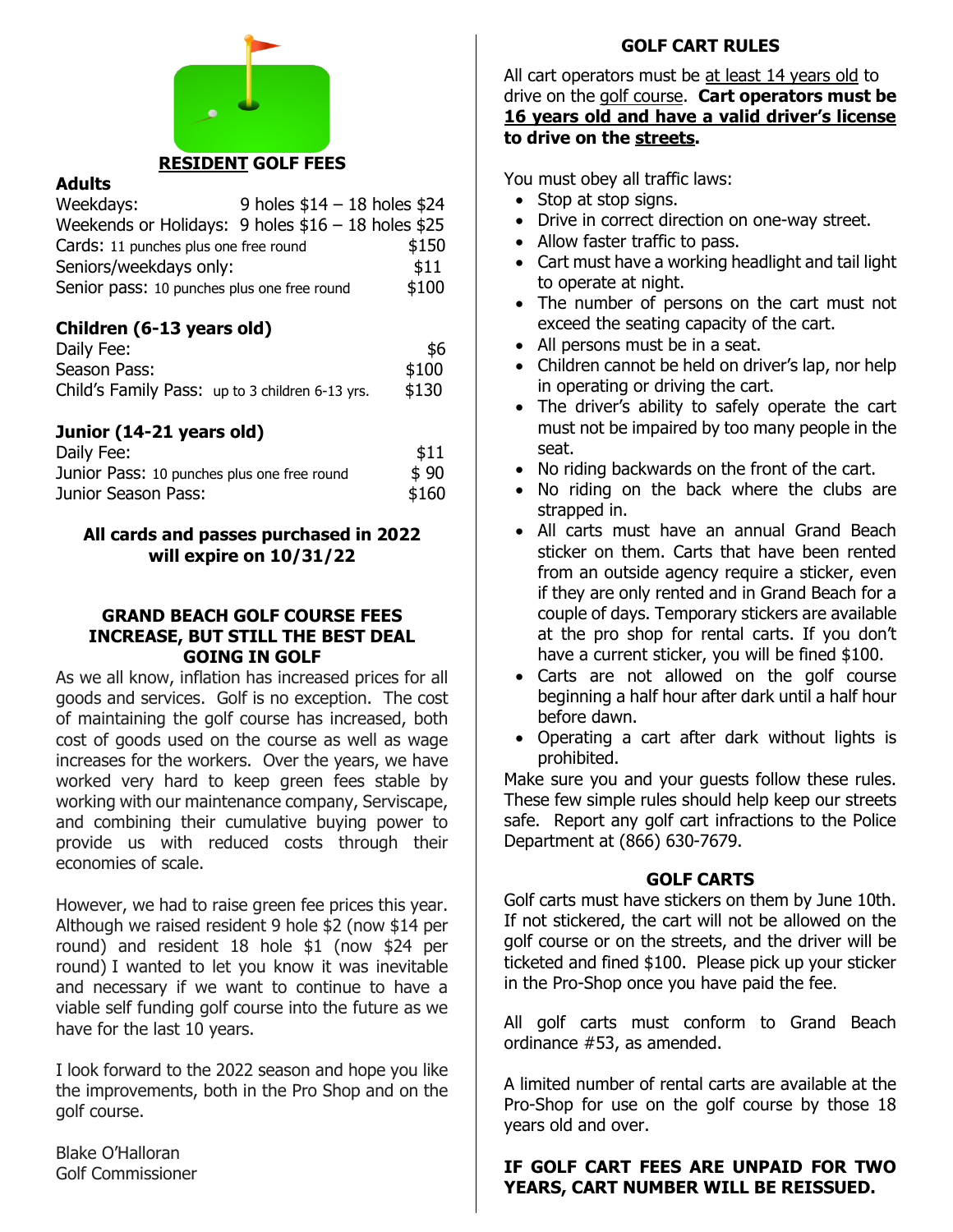

## **ONE-WAY STREET**

Lakeview Avenue is a one-way, eastbound street from Memorial Day through Labor Day. Please be aware that the waste removal and recycle trucks will travel

westbound along Lakeview on Mondays and Fridays for pick-up. If there is a holiday, they will follow that schedule. Please obey the signs and travel in the correct direction when in a vehicle or golf cart.

## **TRASH AND RECYCLING**

Trash is picked up by Able Disposal on Monday year around with an extra pickup on Friday between July 1 and the Friday after Labor Day. Place carts at the edge of the street by 7:00 a.m. EST - 6:00 a.m. CST. If Monday is a holiday, they will pick up on Tuesday.

Do not place carts near cars, poles or other stationary objects as the automatic arm on the truck will not be able to pick up the cart, and your trash will not be emptied.

Call Able Disposal to make arrangements for any large item pickup. **There will be a fee for any items containing Freon**.

A new ordinance was adopted and will become effective on July 1, 2022 outlining days and times when trash receptacles must be placed and removed from the edge of the street. The full ordinance, #2022-01 is available at www.grandbeach.org.

# **2022 RECYCLE SCHEDULE**

Able Disposal provides curbside recycling pickup on alternate Mondays, except between July 1 and Labor Day when recycling is picked up every Monday. Carts should be at the edge of the street by 7:00 a.m. EST. Call (219) 929-1150 for a missed pick-up.

# **2022**

May 9 & 23 June 6 & 20 July \*5, 11, 18, 25 August 1, 8, 15, 22, 29 September \*6, 12, 26 October 10, 24 November 7, 21 December 5, 19 **\***Pickup is Tuesday Due to Holiday

Glass, metal, cans, papers and plastics may be comingled in the recycling cart.

# **LOOKING FOR SOMETHING TO DO**

If you have children, check out the splash pad at New Buffalo Township Hall located at 17425 Red Arrow Highway, New Buffalo. Everyone might enjoy a walk through the Galien River County Park located across the highway from New Buffalo Township Hall.

## **HELP KEEP OUR WATER CLEAN**

It is important to be aware of the many things that cause pollution to our lakes and streams. If pollutants such as fertilizer, household chemicals, oil and other hazardous materials continue to find their way in to our waterways, the lakes and streams may become unusable for the things we enjoy such as swimming, fishing, water skiing, kayaking and canoeing. With your help, we can work towards eliminating the pollution in the water and protect our land and waterways for the enjoyment of all generations, now and in the future.

#### **WHAT IS STORMWATER?**

Stormwater is the flow of water on the ground immediately after precipitation - rain or snowmelt.



After a rainfall, some of the precipitation is infiltrated into the soil, some is taken up by plants, some is evaporated back into the atmosphere and the rest runs off land surfaces and

other impervious areas. Unfortunately, the run off picks up any oil, grease, chemicals, nutrients, metals, even bacteria as it travels across land. All of these chemicals and pollutants will then enter our lakes, rivers, and streams.

keep it **BLUE** 

only rain in the drain, for information [www.swmpc.org/water.asp](http://www.swmpc.org/water.asp)

# **BE A PART OF GRAND BEACH AND IMMORTALIZE YOUR FAMILY FOR YEARS TO COME**



The bricks at the front and side entrances to the pro shop look great! There is still time to order a brick to memorialize a loved one, remind us of a friend or just recognize your family as "Grand Beachers". Pick up an order form at the Pro Shop. Please drop off your order form and payment **to the Village office before August 31, 2022**. You may also mail it to Village of Grand Beach, 48200 Perkins Blvd., Grand Beach, MI 49117. All proceeds will be used for golf course improvements.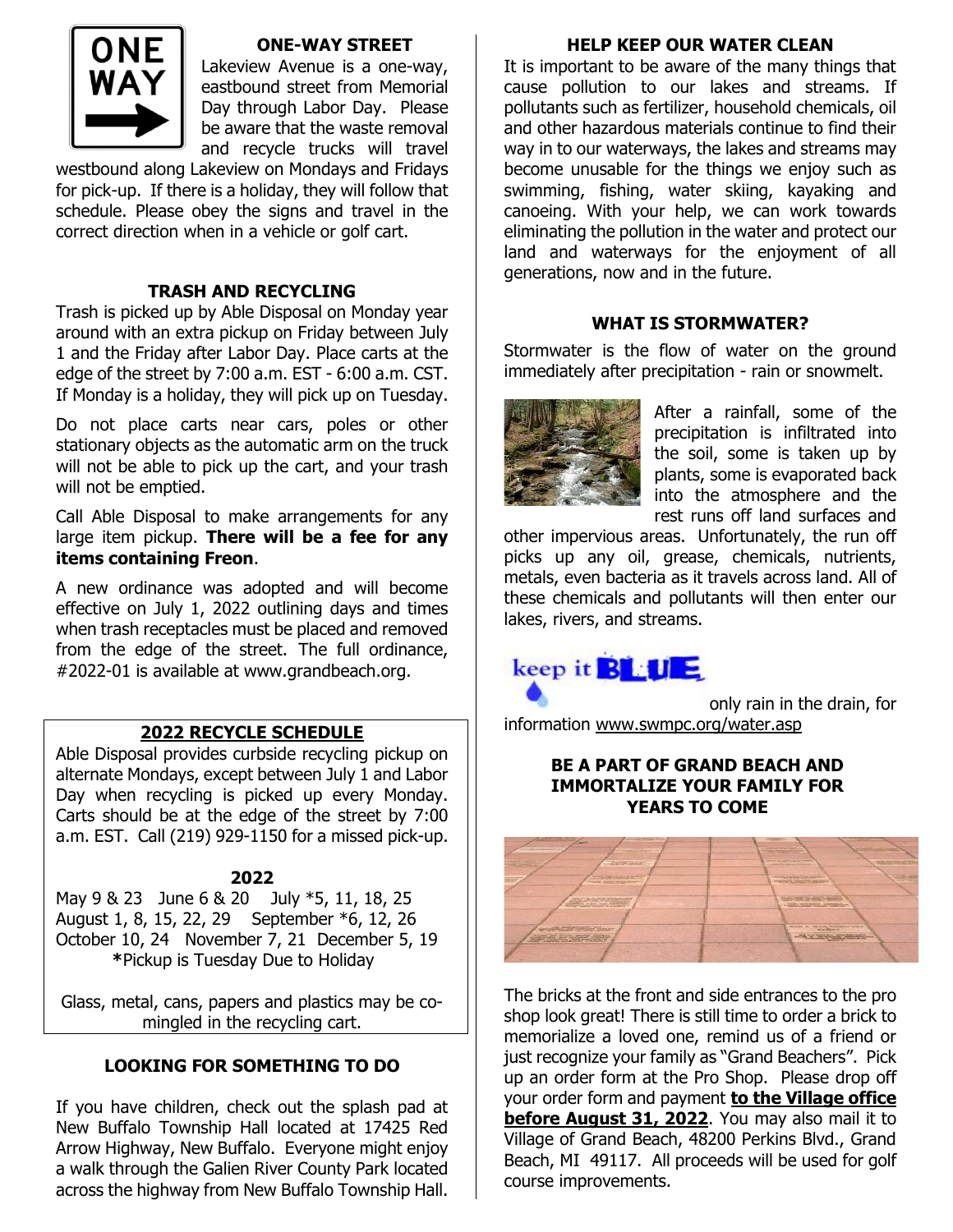## **VEHICLE PARKING STICKERS**

Grand Beach logo parking stickers are available in the Village office and are the same stickers as used in the past. No need to get a new sticker if you currently have one on your vehicle. The Village requests a sticker on each car that will be parking in the Village on a frequent basis. The first sticker per family is free and additional stickers may be purchased for \$2.00 each.

# **LEAF PICK UP**

Fall clean-up of loose leaves will take place from November 1 to December 2, weather permitting.

Please have all of your leaves at the edge of the street at one time. Do not place the leaves on the street. Do not mix sticks, rocks or yard waste with the leaves as they will not be picked up because they could cause someone to be injured when these items are vacuumed into the machine.

Branches, brush and twigs need to be bundled in 4' lengths to be picked up by the street department. Leaves must be placed in brown biodegradable bags once the Village stops picking up the loose leaves in the fall.

**Landscapers** must haul away all debris, leaves, brush or lawn waste that they generate. Nobody is allowed to dump yard waste on Village or private property.

# **SWIMMING POOLS & IRRIGATION SYSTEMS**

The Village requires that every pool and irrigation system be inspected every year by a professional to be sure there is a backflow preventer in place and working properly.

The inspection should be done before using your pool or sprinklers for the first time this year. If you have any questions concerning your back flow prevention device, please contact Village Water Superintendent, Bob Dabbs at (269) 469-1270

# **RENTAL INFORMATION**

A new short-term rental ordinance was recently adopted and will become effective on January 1, 2023. The full ordinance, #2022-02 is available at www.grandbeach.org.

Rental packets for those who rent their house are available in the Clerk's office. The packets contain rules regarding fires, dogs, trash and other matters that renters should be aware of and should help alleviate rental complaints.

# **FIREWORKS**



The State of Michigan Fireworks regulations now allow for fewer dates for the use of consumer fireworks. The following is a portion of Village Ordinance No. 2020- 99 regulating the use of

fireworks. The full ordinance may be viewed at [www.grandbeach.org.](http://www.grandbeach.org/)

A person may only ignite, discharge, or use consumer fireworks on private property owned or controlled by that person, or with the owner's permission in the Village of Grand Beach on the following days, after 11:00 a.m EST:

1. December 31 until 1:00 a.m. EST on January 1. 2. The Saturday and Sunday immediately preceding Memorial Day, until 11:45 p.m. EST on each of those days.

3. June 29 to July 4 until 11:45 p.m. EST on each of those days.

4. July 5, if that date is a Friday or Saturday, until 11:45 p.m. EST.

5. The Saturday and Sunday immediately preceding Labor Day until 11:45 p.m. EST on each of those days.

No person shall ignite, discharge, or use consumer fireworks on any public property in the Village of Grand Beach at any time, including on any public street, in any Village park, on the golf course or driving range, Grand Beach Nature Preserve, on any Village beach or the pier, or any other Village owned property.

In extreme circumstances, a burn ban to protect the Village residents' health, safety and welfare may go into effect. In the event of a ban, the discharge of fireworks of any nature or sort shall also be temporarily prohibited until the burn ban is lifted.

Make sure to obey the ordinance, or you could be fined up to \$1,000 plus the cost of prosecution.

# **SOCIAL CLUB PACKETS**

Social Club packets are being emailed out again this year. If you are new to Grand Beach or did not receive a packet, please send an email to [eedolan@gmail.com.](mailto:eedolan@gmail.com)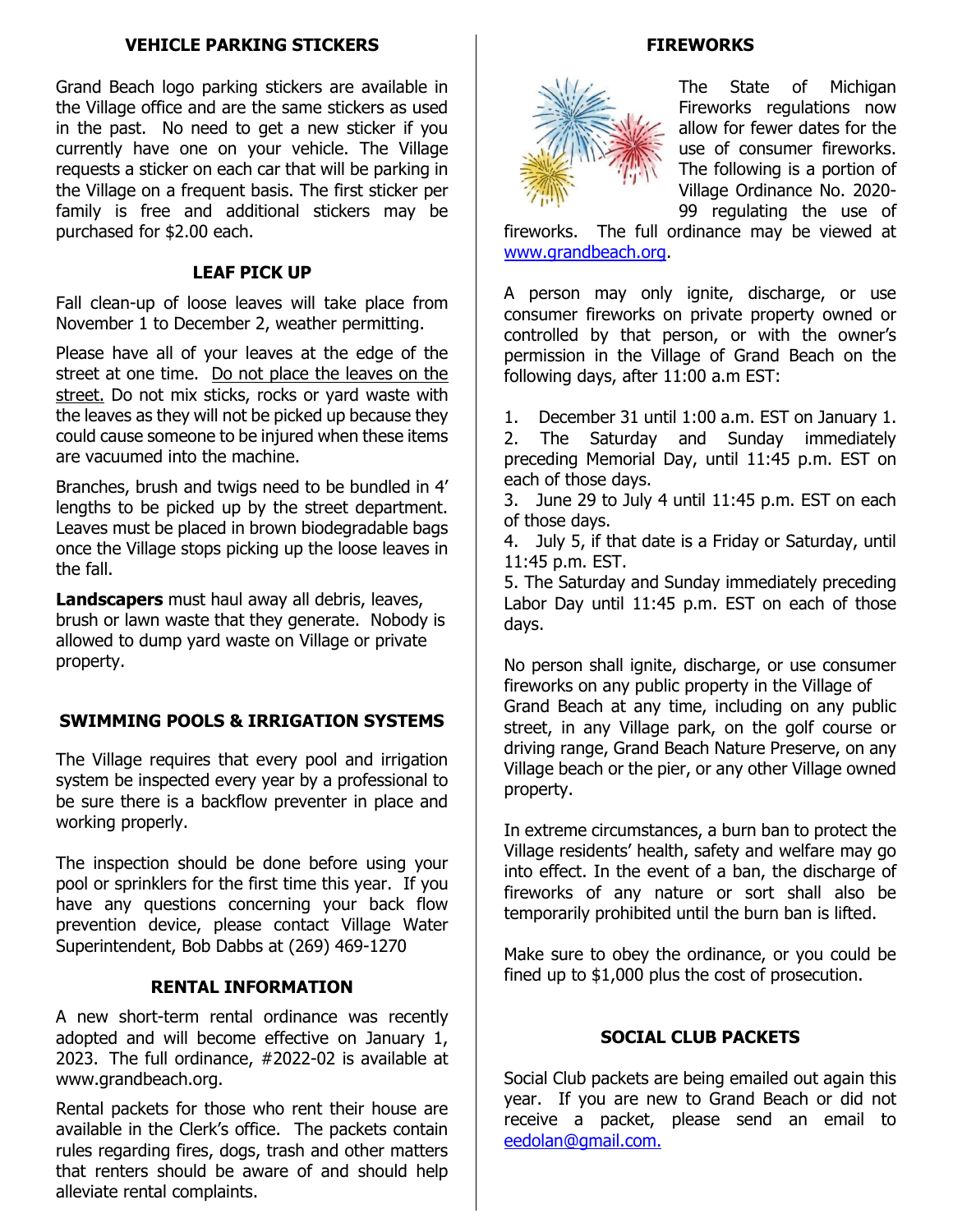## **WATER TURN ON/OFF FEES**

Plan ahead if you need your water turned on or off.



If you request this service outside of regular business hours, you will be charged a \$75 fee to cover the expense. Be sure to inform family and friends if they are using your home and need the water turned on or off to

ensure that you are not charged a \$75 fee. There will be no charge if this is arranged to be done during regular hours.

## **ELIMINATE BROKEN WATER PIPES**

If you are going to be away from home for an extended period of time, have your water turned off and your lines cleared out so that you don't experience frozen pipes and damage to your home. **Water Emergency…**

After regular business hours, contact the Police Department at (866) 630-7679 or (269) 469-5000. During regular business hours, contact the Village Office at (269) 469-3141.

#### **2022 RECYCLING EVENTS HOUSEHOLD CHEMICALS & ELECTRONICS JUNE 8, 3 - 7 P.M. EST**

Chikaming Township Hall 13535 Red Arrow Hwy. Harbert, Michigan.

The only items accepted at this event will be household chemicals and electronics, other items will not be accepted.

For additional dates or for more information regarding recycling household chemicals, tires, or other materials, contact Berrien County Parks at (269)983-7111, extension 8232 or [www.berriencounty.org/recycle](http://www.berriencounty.org/recycle).

## **GRAND BEACH NATURE PRESERVE**



We are happy to announce that the Grand Beach Nature Preserve is now open to the public. The Village has completed the purchase and would like to thank everyone for their hard work and donations.

#### **BUILDING PERMITS**

Building Permits are required for all new construction as well as pools, roofs, decks, fences, and additions or repairs to your home. If you are located in a high erosion or critical dune area, you will need an Environment, Great Lake & Energy (EGLE) permit prior to applying for a building permit.

**Tree Removal:** Please remember as Spring approaches, a building or zoning permit is required for any removal of trees on vacant lots.

**Building Certificates** are required and should be posted when performing maintenance to homes. Examples of maintenance include painting, plaster repairs, siding, and replacing a door or window.

**Generators & Air Conditioning Units** require building, electrical, and possibly other permits from outside agencies.

#### **SUMMER HOURS OF CONSTRUCTION**

Construction work (by homeowner or contractor)

with a permit or certificate is only allowed Monday through Friday 8 a.m. - 5 p.m. EST from Memorial Day weekend through Labor Day. Work may be done on Saturdays during the rest of the year. Please



be respectful to others and follow these hours when working on your house.

## **SEPTIC SYSTEM MAINTENANCE**

Remember to have your septic system checked and pumped every 2-3 years to ensure that it is working properly. Without regular maintenance, a septic system will fail. Save money and protect your investment in your home. It is fairly inexpensive to maintain your system by having it pumped every 2- 3 years, but a new system could cost thousands.

Protect your drinking water and the environment. A properly working septic system will remove pollutants and disease-causing bacteria and viruses such as E. coli.

Information on septic systems can be obtained from the Berrien County Health Department at [http://bchdmi.org/760/On-Site-Septic.](http://bchdmi.org/760/On-Site-Septic)

## **KEEP YOUR TREES HEALTHY**

To keep your trees the healthiest they can be, make sure to remove vines that may be growing on them.